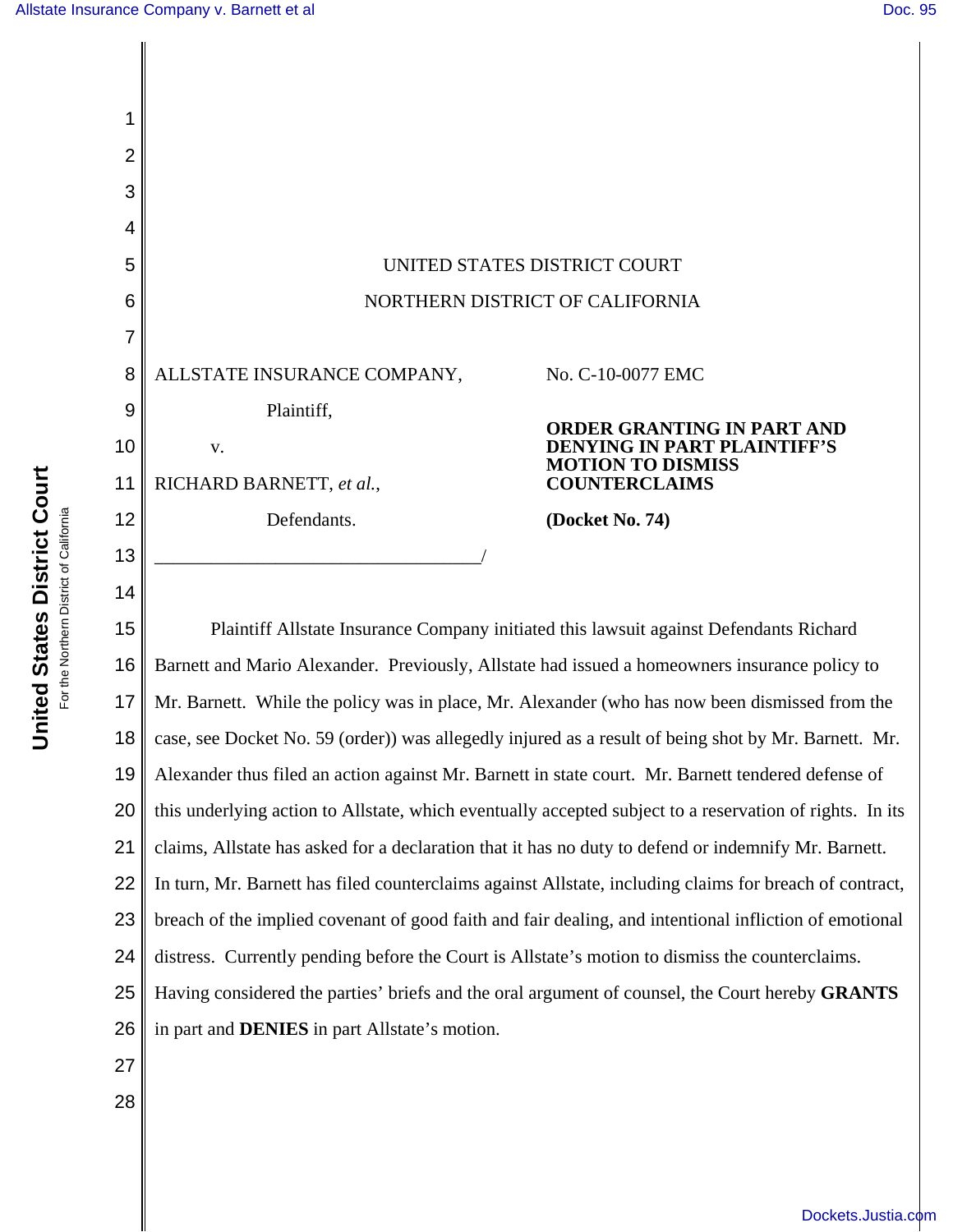| 1              | <b>DISCUSSION</b><br>I.                                                                                    |  |
|----------------|------------------------------------------------------------------------------------------------------------|--|
| $\overline{2}$ | Under Federal Rule of Civil Procedure $12(b)(6)$ , a party may move to dismiss based on the                |  |
| 3              | failure to state a claim upon which relief may be granted. See Fed. R. Civ. P. 12(b)(6). A motion to       |  |
| 4              | dismiss based on Rule 12(b)(6) challenges the legal sufficiency of the claims alleged. See Parks           |  |
| 5              | Sch. of Bus. v. Symington, 51 F.3d 1480, 1484 (9th Cir. 1995). In considering such a motion, a court       |  |
| 6              | must take all allegations of material fact as true and construe them in the light most favorable to the    |  |
| 7              | nonmoving party, although "conclusory allegations of law and unwarranted inferences are                    |  |
| 8              | insufficient to avoid a Rule 12(b)(6) dismissal." Cousins v. Lockyer, 568 F.3d 1063, 1067 (9th Cir.        |  |
| 9              | 2009). While "a complaint need not contain detailed factual allegations it must plead 'enough              |  |
| 10             | facts to state a claim to relief that is plausible on its face." Id. "A claim has facial plausibility when |  |
| 11             | the plaintiff pleads factual content that allows the court to draw the reasonable inference that the       |  |
| 12             | defendant is liable for the misconduct alleged." Ashcroft v. Iqbal, 129 S. Ct. 1937, 1949 (2009); see      |  |
| 13             | also Bell Atl. Corp. v. Twombly, 550 U.S. 544, 556 (2007). "The plausibility standard is not akin to       |  |
| 14             | a 'probability requirement,' but it asks for more than sheer possibility that a defendant acted            |  |
| 15             | unlawfully." Id.                                                                                           |  |
| 16             | In the instant case, Mr. Barnett has asserted the following causes of action against Allstate:             |  |
| 17             | Breach of contract.<br>(1)                                                                                 |  |
| 18             | Breach of the implied covenant of good faith and fair dealing.<br>(2)                                      |  |
| 19             | Intentional infliction of emotional distress.<br>(3)                                                       |  |
| 20             | (4)<br>Negligent misrepresentation.                                                                        |  |
| 21             | Violation of 42 U.S.C. § 1983 (Second Amendment).<br>(5)                                                   |  |
| 22             | Declaratory relief (Second Amendment).<br>(6)                                                              |  |
| 23             | Violation of Fair Claims Practice Settlement Act.<br>(7)                                                   |  |
| 24             | (8)<br>Violation of California Business & Professions Code § 17200.                                        |  |
| 25             | Allstate moves for a dismissal of each of the claims.                                                      |  |
| 26             | <b>Failure to Oppose</b><br>A.                                                                             |  |
| 27             | As a preliminary matter, the Court takes note that Mr. Barnett has failed to substantively                 |  |
| 28             | oppose Allstate's motion to dismiss three of the causes of action, namely, the claims for violation of     |  |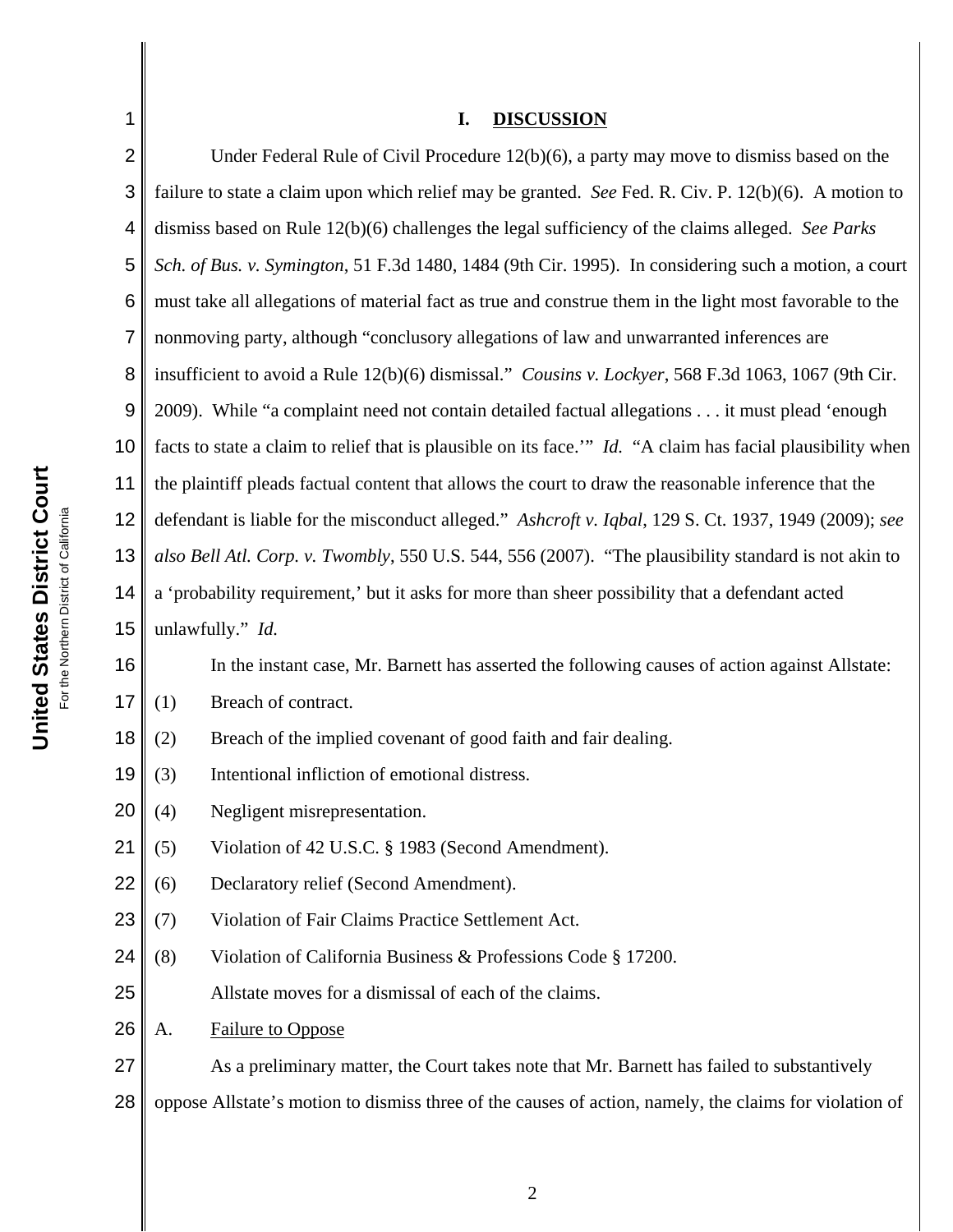1 2 42 U.S.C. § 1983 (Second Amendment); declaratory relief (Second Amendment); and violation of the Fair Claims Practice Settlement Act.

3 4 5 6 Mr. Barnett tries to excuse his failure, asserting that, "[d]ue to the time constraints created by the fact that this court issued a stay and created a very short time frame thereunder to conduct discovery, [he] has not had time to respond" with respect to these causes of action. Opp'n at 13. Mr. Barnett also asks for an enlargement of time to respond with respect to these causes of action.

7 8 9 10 11 12 Mr. Barnett's request for an enlargement of time is denied. Allstate filed the motion to dismiss on April 21, 2011, setting the motion for hearing on June 8, 2011. Given the June 8 hearing date, Mr. Barnett did not have to file his opposition – and in fact did not file his opposition – until May 18, 2011. Thus, he had almost one month to prepare an opposition to the motion to dismiss, which is much more than the typical two-week period to respond to a motion provided for by the Civil Local Rules.

13 14 15 16 17 18 19 20 21 22 23 24 25 26 As to the merits of the claims, the Court agrees with Allstate that dismissal is warranted for failure to state a claim for relief. With respect to the § 1983 and declaratory relief counterclaims, both are based on an asserted violation of the Second Amendment. See U.S. Const., amend. II (providing that "[a] well regulated Militia, being necessary to the security of a free State, the right of the people to keep and bear Arms, shall not be infringed"). But there does not appear to be any authority supporting Mr. Barnett's position that a claimed violation of the Second Amendment may be brought against a private actor such as Allstate. For example, § 1983 imposes civil liability on an individual only where he or she acted under color of state law. *See Franklin v. Fox*, 312 F.3d 423, 444 (9th Cir. 2002) (noting that "plaintiffs do not enjoy Fourteenth Amendment protections against 'private conduct abridging individual rights'"). "A private individual's action may be 'under color of state law' where there is 'significant' state involvement in the action" or the individual's action is otherwise "'fairly attributable'" to the state. *Id.* In the instant case, there are no allegations in Mr. Barnett's counterclaims that suggest there was any state involvement behind the conduct of Allstate complained of herein.

27 28 As for the claim for violation of the Fair Claims Practice Settlement Act, Mr. Barnett's position is, in essence, that Allstate violated his rights because, under state law regulations, Allstate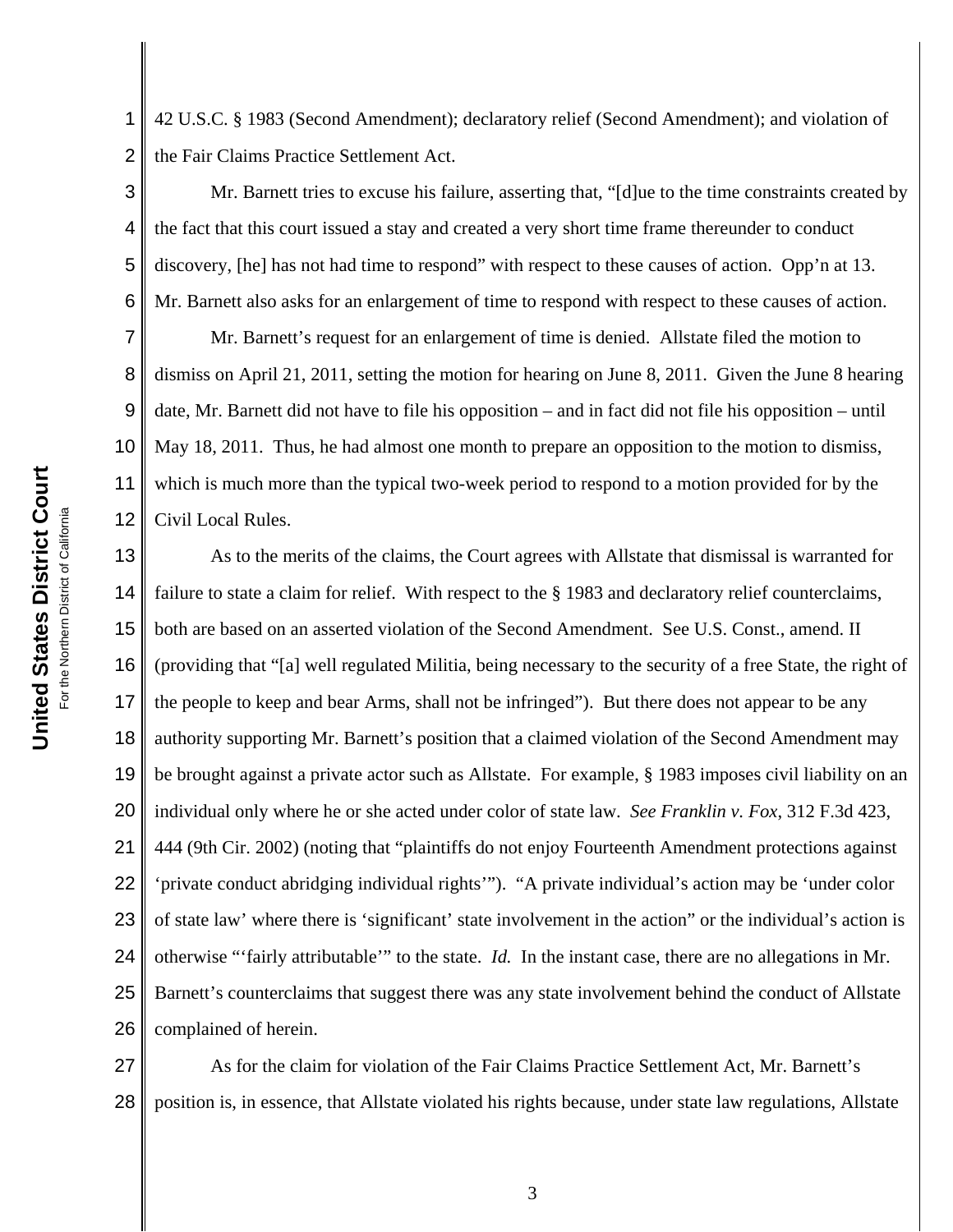1 2 3 4 5 6 7 8 9 10 11 12 should have agreed to defend him within 40 days after tender, not 72 days. *See* 10 Cal. Code Regs. § 2695.7(b) (providing that, "[u]pon receiving proof of claim, every insurer . . . shall immediately, but in no event more than forty (40) calendar days later, accept or deny the claim, in whole or in part"). But, as Allstate points out, California courts have held that "neither the Insurance Code nor regulations adopted under its authority provide a private right of action." *Rattan v. United Servs. Auto. Ass'n*, 84 Cal. App. 4th 715, 724 (2001); *see also City of Hollister v. Monterey Ins. Co.*, 165 Cal. App. 4th 455, 488 (2008) (noting that "violations of the fair claims practices regulations do not give rise to a private right of action"); *Raisin Bargaining Ass'n v. Hartford Cas. Ins. Co.*, 715 F. Supp. 2d 1079, 1091 (E.D. Cal. 2010) (taking note of plaintiffs' claims for relief for alleged violation of § 2695.7 and California Insurance Code § 780 and then stating that "California law does not provide a private right of action for violations of California Insurance Code section 780 or the attendant regulations").

13 14 Accordingly, the Court dismisses with prejudice the § 1983, declaratory relief (which is based on the constitutional claim), and Fair Claims Practice causes of action.

## 15 B. Breach of Contract

16 17 18 19 20 21 22 23 24 The Court now turns to the first of the two main claims asserted by Mr. Barnett, *i.e.*, the claim for breach of contract. While Mr. Barnett did not, in his pleading, specify exactly what acts constituted the alleged breach, *see* Countercl. ¶ 30 (alleging breach on the part of Allstate "by doing each and every of the things alleged in paragraphs 1-27 of this Answer to Complaint and Counterclaim"), his opposition to the motion to dismiss clarified matters. Based on the opposition, it appears that Mr. Barnett is asserting breach because (1) Allstate delayed in agreeing to defend him; (2) Allstate failed to defend him by not paying all of his independent counsel's fees (approximately \$20,000); and (3) he had to pay out-of-pocket some of his defense costs. *See* Opp'n at 6-7.

25 26 27 28 The first and third claims are related – *i.e.*, Mr. Barnett's contention is that, because Allstate delayed in agreeing to defend him, he had to personally pay out-of-pocket some defense costs before Allstate agreed to defend. At the hearing, Allstate argued that this theory was not articulated in Mr. Barnett's counterclaims, but the Court does not agree. In his counterclaims, Mr. Barnett expressly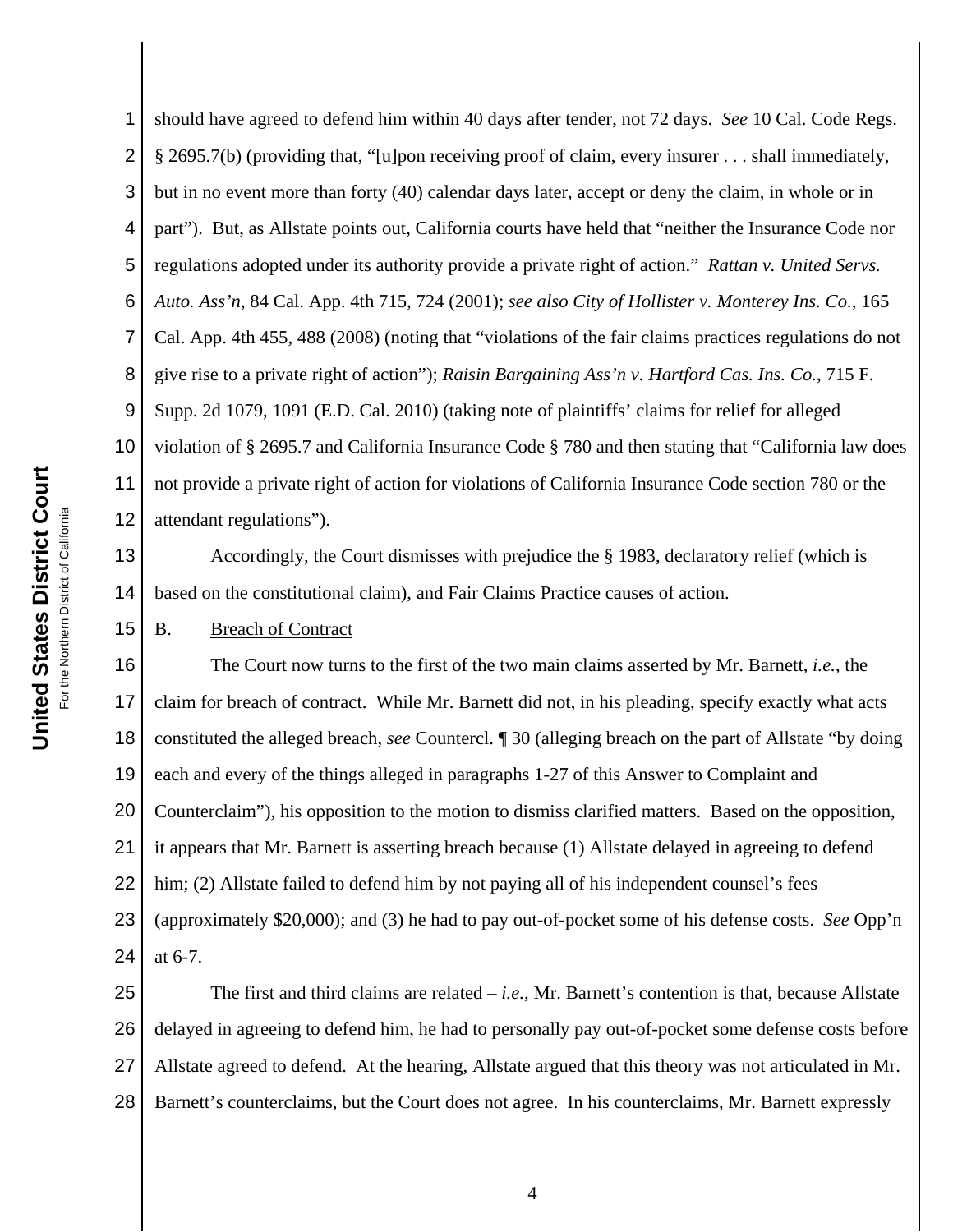1 2 3 4 5 6 7 8 9 10 11 12 13 14 15 16 17 18 19 20 21 22 23 24 25 26 27 28 <sup>1</sup> Even though Allstate's non-compliance with the regulations is not per se actionable since no private right of action is provided under the Insurance Code and regulations as noted above, that does not mean its failure to comply is not relevant to Mr. Barnett's claim of breach of contract. alleges as follows: "On 10-22-09, having not heard anything from Allstate [after his tender] Barnett filed an answer to Alexander's complaint in Humboldt County Superior Court causing Barnett to incur legal fees and filing expenses due to Allstate's failure to respond to Barnett's tender." Countercl. at 9. To the extent Allstate maintains there is no "authority holding that a mere delay in accepting the insured's defense is a breach of contract," Reply at 3, the Court does not agree. At the hearing, Mr. Barnett pointed to *The Housing Group v. PMA Capital Insurance Co.*, 193 Cal. App. 4th 1150 (2011), where the court stated that [a]n insurer's "duty to defend arises when tender is made. It obligates the insurer, unless no part of any claim is potentially covered, to fund a defense to minimize the insured's liability." "To defend meaningfully, the insurer must defend immediately." "Imposition of an immediate duty to defend is necessary to afford the insured what it is entitled to: the full protection of a defense on its behalf." "If the courts did not impose an *immediate* defense obligation upon a showing of a 'potential for coverage,' thereby relieving the insured from the burden of financing his own defense and then having to sue the insurer for reimbursement, the premiums paid by the insured would purchase nothing more than a lawsuit. *Id.* at 1155-56 (emphasis in original); *see also Intergulf Dev. LLC v. Superior Court*, 183 Cal. App. 4th 16 (2010) (involving delay by insurer in agreeing to accept defense with reservation of right and not responding to request to appoint independent counsel). In any event, in the instant case, there was more than just "mere delay," at least as pled by Mr. Barnett. Mr. Barnett contends that, in his initial letter tendering the defense to Allstate, he told Allstate that a responsive pleading was due by a certain date but Allstate failed to respond prior to that day, thus causing him to incur defense costs (costs that Allstate did not pay). Mr. Barnett then sent a second tender letter, but Allstate still failed to respond more than a month later. *See* Countercl. at 8-9. When Allstate finally did respond, it was well past the time frame required by regulations. $<sup>1</sup>$ </sup> Moreover, the Court also holds that Mr. Barnett has adequately stated a claim for relief based

**United States District Court United States District Court** For the Northern District of California the Northern District of California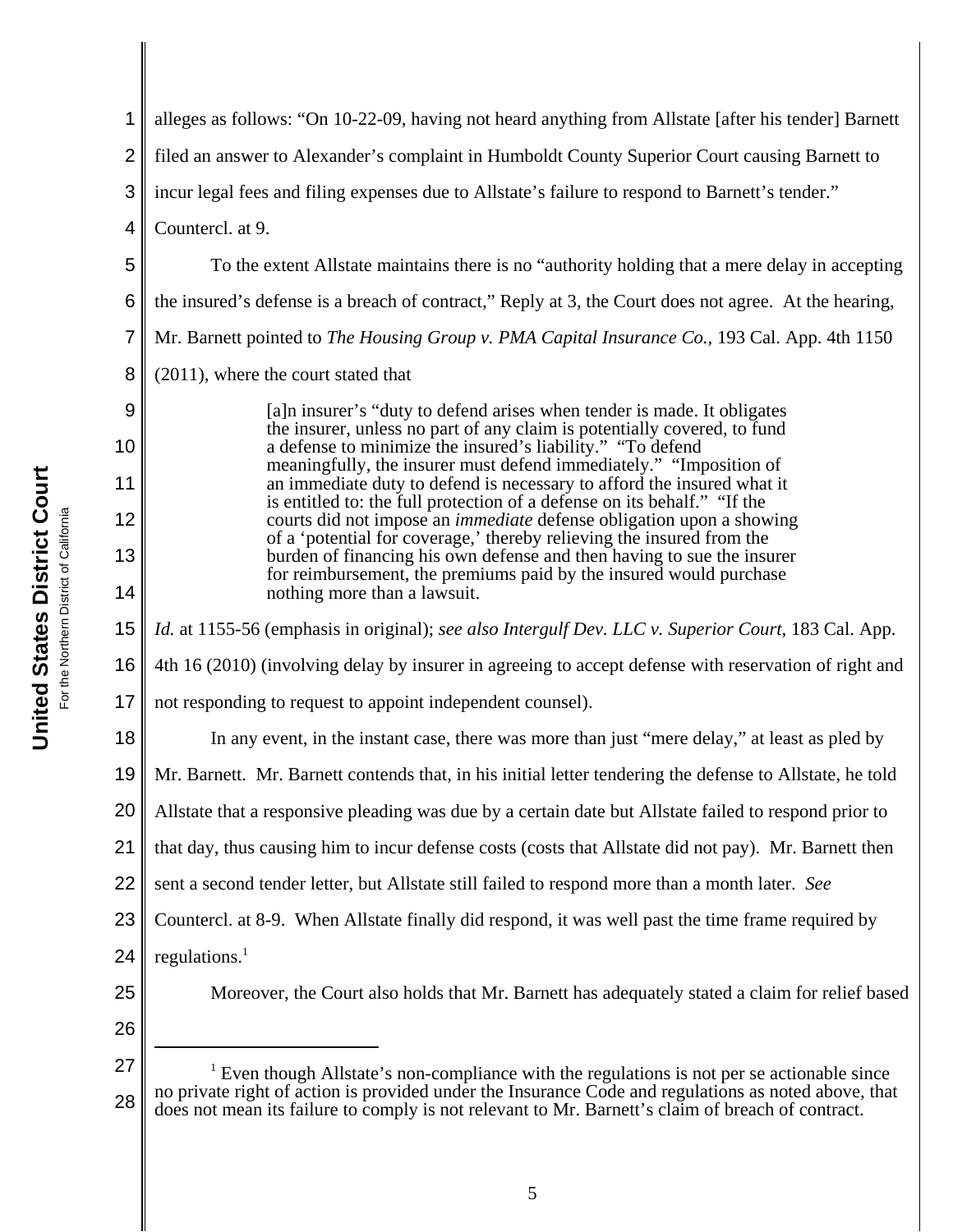8

9

24

25

26

27

1 2 3 4 5 6 7 on his allegation that Allstate failed to pay all of his independent counsel's fees (approximately \$20,000). Allstate implicitly recognizes such by arguing that "that claim has already been referred to arbitration by this Court for resolution." Mot. at 4. But the fact that the arbitrator will determine the amount of fees that should be paid to independent counsel does not answer the question of whether Allstate did in fact have a duty to defend (*i.e.*, the coverage issue). If Allstate did have a duty, then, if Allstate failed to pay all *Cumis* counsel fees, it would be in breach of its contractual obligation.

The Court thus denies Allstate's motion to dismiss the claim for breach of contract.

## C. Breach of Implied Covenant of Good Faith and Fair Dealing

10 11 12 13 14 15 16 The other main claim asserted by Mr. Barnett is breach of the implied covenant of good faith and fair dealing. Although this claim is not the model of clarity, Mr. Barnett contends the allegations establish bad faith because (1) Allstate delayed in accepting his defense; (2) Allstate has refused to pay for *Cumis* fees incurred in the underlying action; (3) Allstate initiated this coverage action for declaratory relief causing Mr. Barnett to incur double fees; and (4) Allstate was refusing to participate in settlement negotiations for the underlying action in the attempt to get a ruling in this case first that there is no coverage.

17 18 19 In his opposition to Allstate's motion to dismiss, Mr. Barnett does not appear to pursue the fourth theory, presumably because Allstate did eventually settle the underlying action and for less than the policy limits. Mr. Barnett, however, is still asserting the other three theories.

20 21 22 On the third theory of bad faith, the Court finds that it is not fairly raised by the allegations in the counterclaims. In any event, even if it were, the mere filing of a coverage action does not give rise to a bad faith claim. In *Dalrymple v. United States Automobile Association*, 40 Cal. App. 4th

23 497 (1995), the court stated that,

> [a]bsent other facts, the mere filing of an action to declare the insurer's rights and duties relative to an insurance policy cannot form the basis of breach of the duty of good faith and fair dealing. Assuming the insurer has not otherwise abandoned, compromised or rejected the insurer's claim, an action seeking declaratory relief does not in any way frustrate the insured's enjoyment of his contract rights.

28 *Id.* at 519 (internal quotation marks omitted). Mr. Barnett argues that there are "other facts" here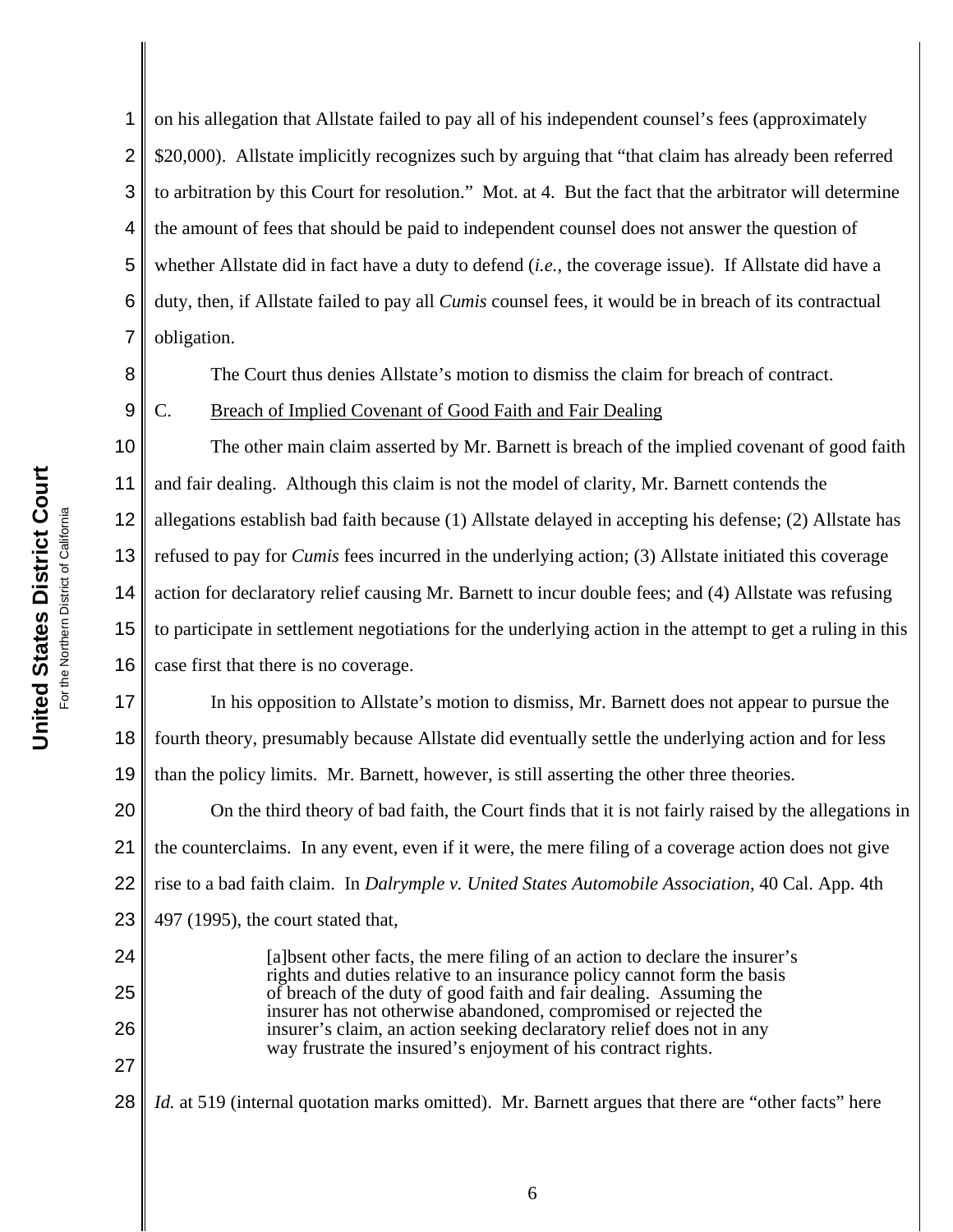1

6

7

2 3 4 5 8 because it was clear that there was coverage for the Alexander lawsuit, and thus there was no basis for the declaratory relief action. The Court rejects Mr. Barnett's position that coverage was in fact clear. In denying Allstate's motion for summary judgment, the Court noted that there was a genuine dispute of material fact as to whether Mr. Barnett intended to shoot Mr. Alexander. Indeed, it was a close call whether there was sufficient evidence to create a disparity issue of fact which prevented judgment as a matter of law for Allstate. While not entitled to summary judgment, Allstate had a substantial basis for bringing the declaratory relief action and filing the motion for summary judgment.

9 10 11 12 13 14 15 The Court further notes that California Civil Code § 47(b) generally immunizes an insurer from liability for seeking declaratory relief from its insured. *See Old Republic Ins. Co. v. FSR Brokerage*, 80 Cal. App. 4th 666, 685 (2000) (noting that, "in some circumstances the implied covenant continues to protect the insured's interests in the policy after litigation has begun between the insured and the insurer, despite the absolute litigation privilege found in Civil Code section 47" – *i.e.*, where there is malicious prosecution). *See* Docket No. 51 (Order at 11 n.5). Mr. Barnett fails to respond to Allstate's assertion of § 47(b).

16 17 18 19 20 21 22 23 24 25 The only questions remaining for the Court, therefore, are whether Mr. Barnett's allegations that Allstate delayed in accepting his defense and that Allstate failed to pay all of his *Cumis* counsel fees are enough to support his claim for bad faith. In making this assessment, the Court must bear in mind that, to prevail on a claim for bad faith, a plaintiff must establish only the following: "(1) benefits due under the policy must have been withheld; and (2) the reason for withholding benefits must have been unreasonable or without proper cause." *Id.* at 512 (internal quotation marks omitted). In the case at bar, Mr. Barnett has alleged that, when Allstate delayed in defending him, he had to pay defense costs out-of-pocket – costs which Allstate still has not paid and for no defensible reason. Mr. Barnett has also alleged that Allstate has not paid all of his *Cumis* counsel fees, again, for no defensible reason.

26 27 28 It is fair to imply from the counterclaims that Allstate allegedly failed to undertake its obligation to defend promptly because it was more interested in avoiding coverage and thus put its own interests above that of Mr. Barnett. *See Bosetti v. United States Life Ins. Co. in City of N.Y.*,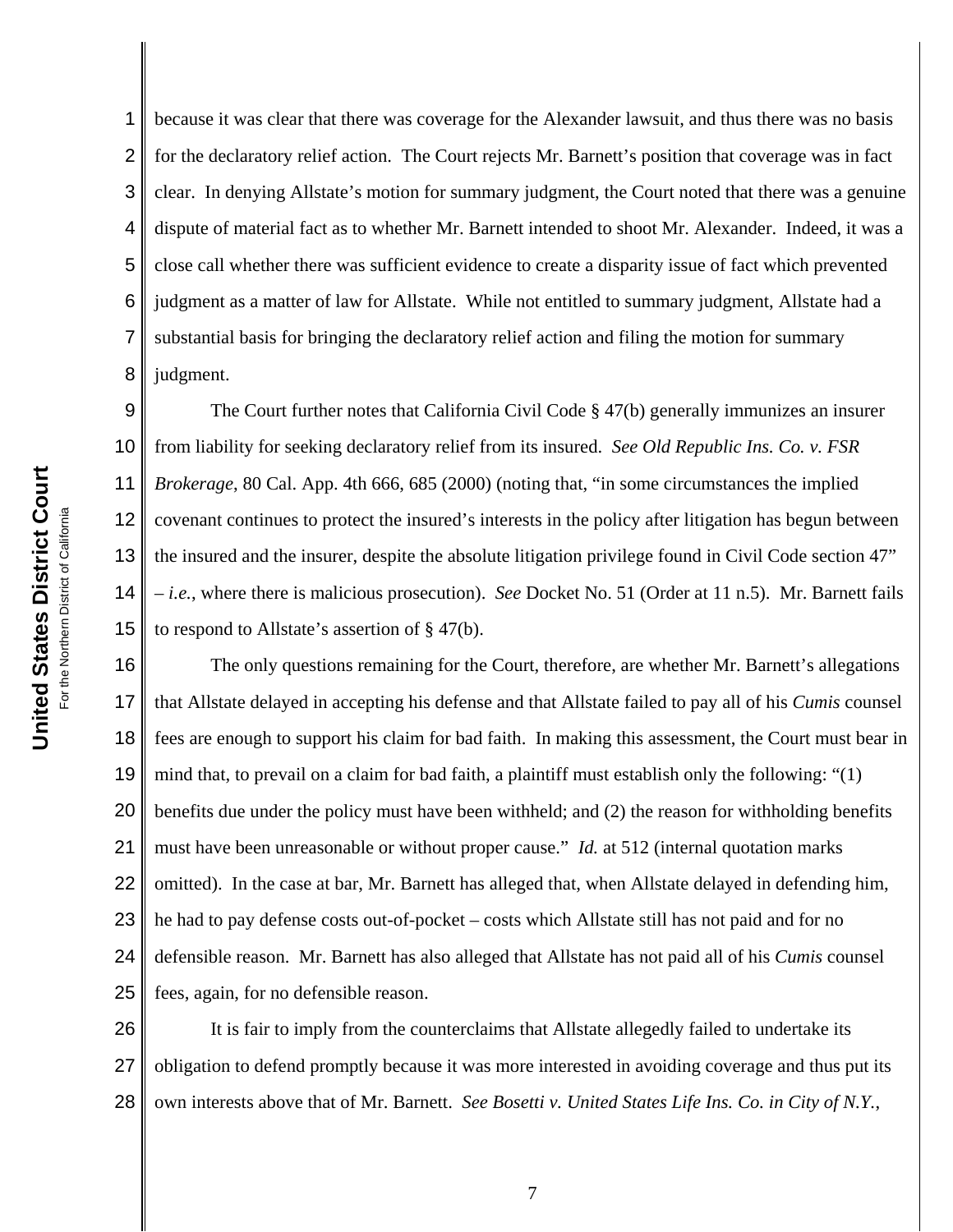7 8 9 **United States District Court United States District Court** 11 For the Northern District of California or the Northern District of California 12 15

1 2 3 4 5 6 175 Cal. App. 4th 1208, 1235 (2009) (stating that, "to 'fulfill its implied obligation [of good faith and fair dealing], an insurer must give at least as much consideration to the interests of the insured as it gives to its own interests'"). This is arguably evidenced by, *inter alia*, the alleged delay in accepting the defense (with or without reservation) to the Alexander suit and the failure to pay all the costs of defense (which Mr. Barnett alleges he had to incur personally in defending the Alexander suit), as well as the alleged delay in settling the Alexander suit in order to first exhaust its attempt to obtain a declaration of no coverage. *See* Countercl. at 12-13. While Allstate disputes any assertion of bad faith, Mr. Barnett has adequately stated a claim for relief for purposes of the instant motion to dismiss.

10 13 14 16 17 18 19 20 21 At the hearing, Allstate took the position that, at the very least, its decision to dispute the amount of *Cumis* counsel fees was objectively reasonable. In support of this position, Allstate cited an unpublished California state court opinion. *See Behnke v. State Farm General Ins. Co.*, No. D056898, 2011 WL 2162894, at \*18 (Cal. Ct. App. May 31, 2011). Even assuming this Court could consider *Behnke* as potentially persuasive authority, *but see* Cal. Rule of Court 8.1115 (generally barring citation of unpublished opinions, with limited exceptions not applicable here), the case does nothing to advance Allstate's position at this juncture of the proceedings. In *Behnke*, the court determined that the insurer's decision to dispute the amount of *Cumis* counsel fees was objectively reasonable in large part because the arbitrator ultimately ordered the insurer to pay less than what was billed. *See id.* at \*18. Here, the results of the arbitration are not yet known, the arbitration not having been completed. Moreover, Mr. Barnett alleges there was no good reason not to pay all the *Cumis* fees.

22

The Court thus denies Allstate's motion to dismiss the bad faith claim.

23

D. Intentional Infliction of Emotional Distress

24 25 26 27 28 To prevail on a claim for intentional infliction of emotional distress, a plaintiff must establish the following: "(1) extreme and outrageous conduct by the defendant with the intention of causing, or reckless disregard of the probability of causing, emotional distress; (2) the plaintiff's suffering severe or extreme emotional distress; and (3) actual and proximate causation of the emotional distress by the defendant's outrageous conduct." *Catsouras v. Department of California Highway*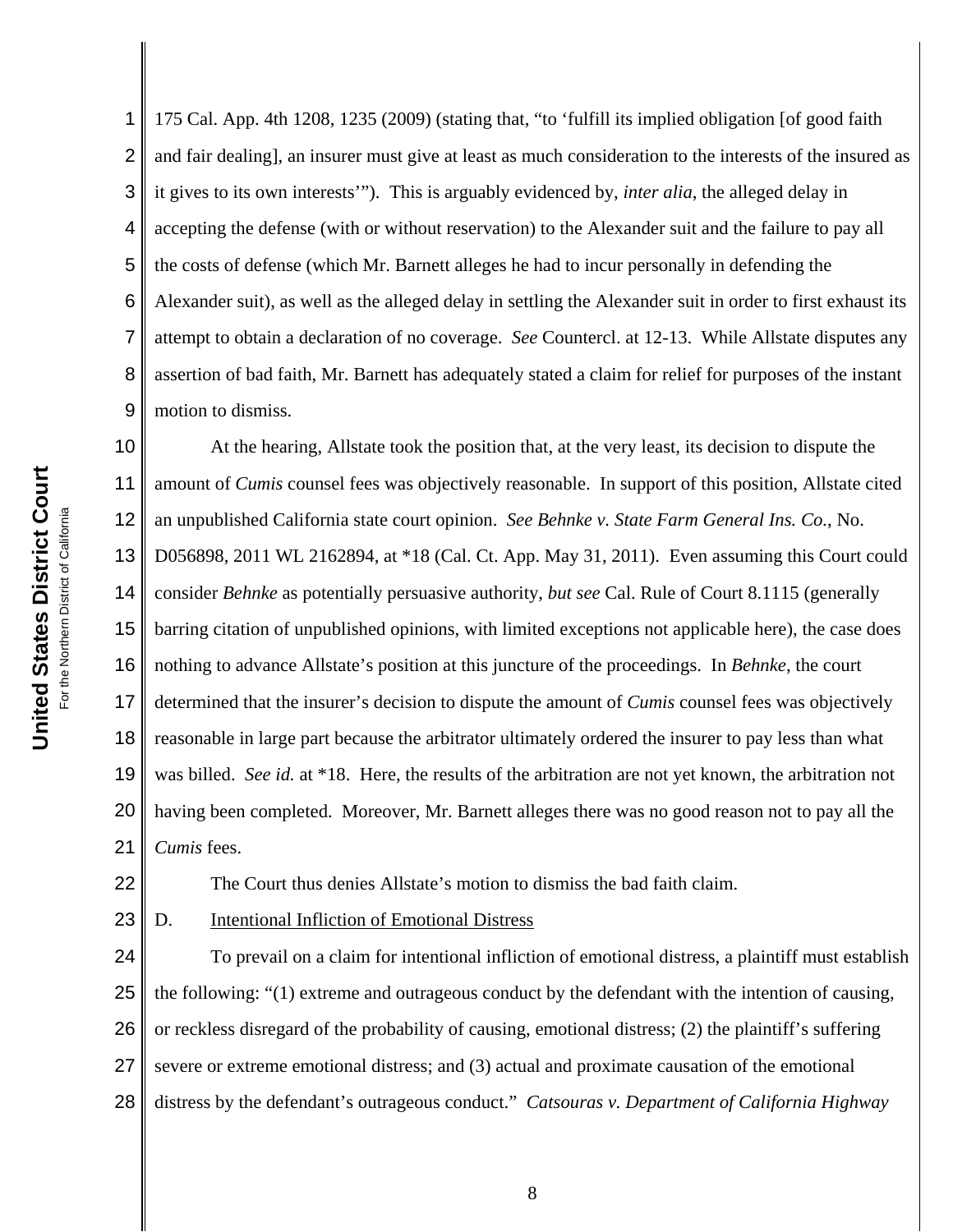| 1              | Patrol, 181 Cal. App. 4th 856, 874 (2010) (internal quotation marks omitted). Courts have                                                                |
|----------------|----------------------------------------------------------------------------------------------------------------------------------------------------------|
| $\overline{2}$ | emphasized that extreme and outrageous conduct is conduct that "go[es] beyond all possible                                                               |
| 3              | [bounds] of decency, and [is] regarded as atrocious, and utterly intolerable in a civilized                                                              |
| $\overline{4}$ | community." Mintz v. Blue Cross of Cal., 172 Cal. App. 4th 1594, 1608 (2009) (internal quotation                                                         |
| 5              | marks omitted).                                                                                                                                          |
| 6              | Behavior may be considered outrageous if a defendant (1) abuses a                                                                                        |
| 7              | relation or position which gives him power to damage the plaintiff's<br>interest, $(2)$ knows the plaintiff is susceptible to injury through mental      |
| 8              | distress; or (3) acts intentionally or unreasonably with the recognition<br>that the acts are likely to result in illness through mental distress. $[2]$ |
| 9              | Hernandez v. General Adjustment Bureau, 199 Cal. App. 3d 999, 1007 (1988) (internal quotation                                                            |
| 10             | marks omitted). "In the usual case, outrageousness is a question of fact," Spinks v. Equity                                                              |
| 11             | Residential Briarwood Apartments, 171 Cal. App. 4th 1004, 1045 (2009). However, there is no                                                              |
| 12             | liability where an insurer "simply delayed or denied insurance benefits." <i>Mintz</i> , 172 Cal. App. 4th at                                            |
| 13             | 1608 (internal quotation marks omitted).                                                                                                                 |
| 14             | In the instant case, Allstate argues that the claim for intentional infliction should be                                                                 |
| 15             | dismissed because Mr. Barnett has failed to include allegations establishing extreme and outrageous                                                      |
| 16             | conduct on the part of Allstate. In his counterclaims, Mr. Barnett alleges that Allstate's conduct was                                                   |
| 17             | extreme and outrageous for the following reasons: (1) because Allstate knew that there was coverage                                                      |
| 18             | but only agreed to defend under a reservation of rights; (2) because Allstate knew he was especially                                                     |
| 19             | vulnerable, both emotionally and financially; and (3) because Allstate and he had a special                                                              |
| 20             | relationship, i.e., insurer-insured. See Countercl. II 41-42.                                                                                            |
| 21             | The first argument is without merit. As Allstate points out, it is difficult to say that it goes                                                         |
| 22             | beyond all bounds of decency for an insurer to question coverage in a situation such as this where                                                       |
| 23             | the insured volitionally fired a gun in the general direction of the victim. See also Docket No. 51                                                      |
| 24             | (Order at 11 n.5) (denying Allstate's motion for summary judgment because there was a genuine                                                            |
| 25             | dispute as to whether Mr. Barnett intended to shoot Mr. Alexander).                                                                                      |
| 26             |                                                                                                                                                          |
| 27             | $2$ This standard comes from the Restatement (Second) of Torts. See Agarwal v. Johnson, 25                                                               |

<sup>28</sup> This standard comes from the Restatement (Second) of Torts. *See Agarwal v. Johnson*, 25 Cal. 3d 932, 946 (1979) (citing, *inter alia*, § 46 of the Restatement (Second) of Torts), *overruled on other grounds by White v. Ultramar*, 21 Cal. 4th 563 (1999).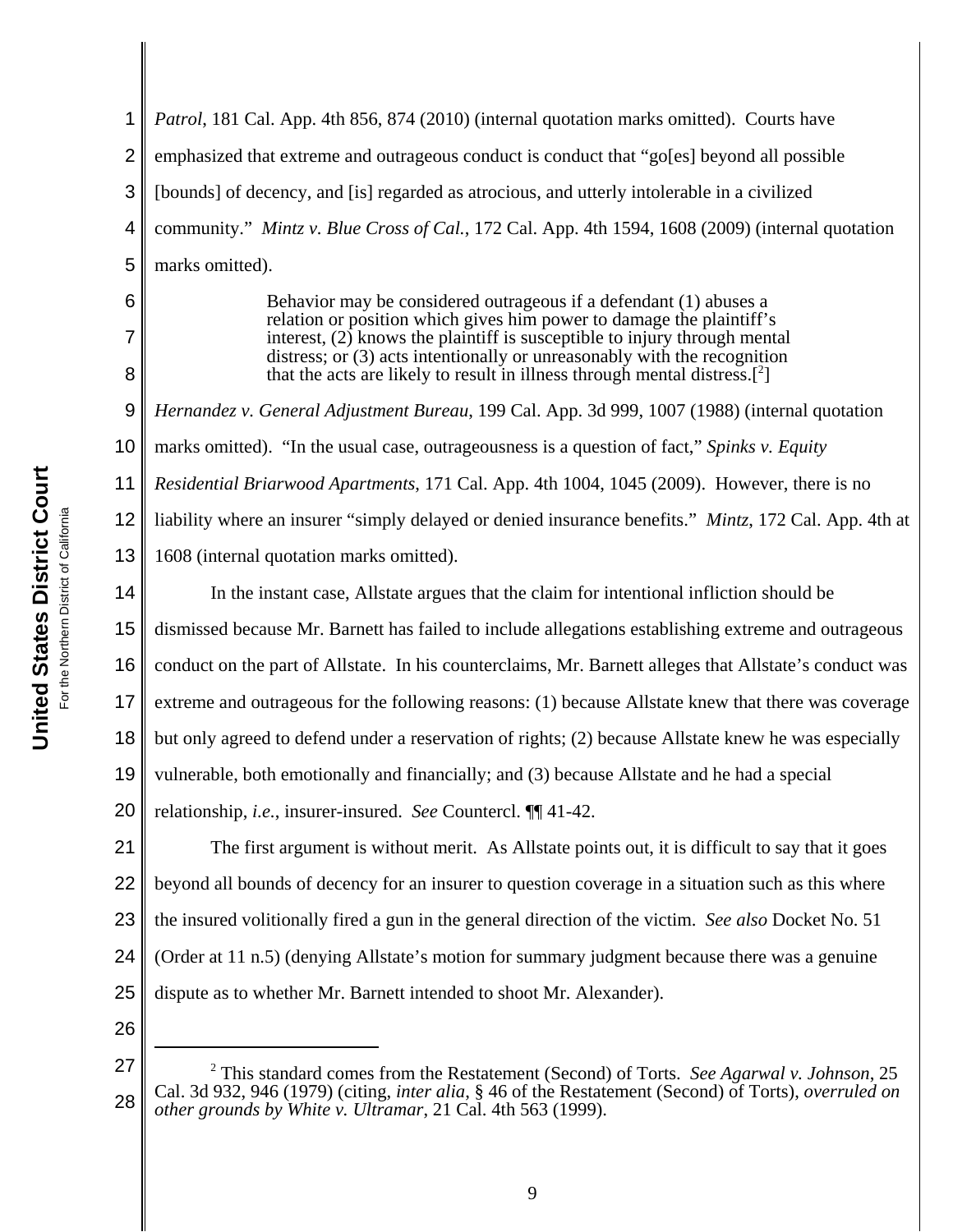| 1              | As for the second argument, it is a closer call. Mr. Barnett claims that he was peculiarly                                                       |
|----------------|--------------------------------------------------------------------------------------------------------------------------------------------------|
| $\overline{2}$ | susceptible to emotional distress because he was facing the prospect of an embarrassing trial, but                                               |
| 3              | that is not the kind of vulnerability contemplated by either the Restatement or California case law.                                             |
| 4              | Both the Restatement and California case law reflect that a person is peculiarly susceptible to                                                  |
| 5              | emotional distress where, e.g., he or she suffers from a physical or mental condition or peculiarity.                                            |
| 6              | See Rest. (2d) of Torts § 46, cmt. f; McDaniel v. Gile, 230 Cal. App. 3d 363, 372 (1991). For                                                    |
| 7              | example, in <i>Hernandez</i> , 199 Cal. App. 3d at 999, the plaintiff was a sales clerk who                                                      |
| 8              | submitted a claim for workers' compensation benefits, based upon the<br>psychological harm caused by crimes committed at the convenience         |
| 9              | store in which she had worked. [She] gave the insurance adjuster<br>"medical records and reports detailing her serious medical and               |
| 10             | psychiatric problems which included major depression, nightmares,<br>anxiety and repeated suicide attempts." The claimant alleged the            |
| 11             | adjuster knew of [this] fragile emotional condition, and that she<br>provided the sole economic support for her three children. Despite          |
| 12             | this knowledge, and the lack of any dispute as to the claimant's<br>entitlement to benefits, the adjuster consistently delayed disability        |
| 13             | payments. Based on these allegations, the trial court concluded the<br>claimant stated a cause of action for intentional infliction of emotional |
| 14             | distress.                                                                                                                                        |
| 15             | Hailey v. California Physicians' Serv., 158 Cal. App. 4th 452, 475 (2007). Mr. Barnett's emotional                                               |
| 16             | condition based on the prospect of an embarrassing trial is hardly comparable to the fragile                                                     |
| 17             | emotional condition of the plaintiff in <i>Hernandez</i> .                                                                                       |
| 18             | Mr. Barnett also claims susceptibility to emotional distress based on his economic                                                               |
| 19             | vulnerability. As alleged in his counterclaims, the potential judgment for severely injuring Mr.                                                 |
| 20             | Alexander "would financially ruin him." Countercl. ¶41. This vulnerability argument is stronger                                                  |
| 21             | than the one above. In <i>Hernandez</i> , there was an economic vulnerability component, and there have                                          |
| 22             | been similar components in other cases as well. See, e.g., Wallis v. Superior Court, 160 Cal. App.                                               |
| 23             | 3d 1109 (1984) (indicating that the plaintiff was in an extremely vulnerable position because of his                                             |
| 24             | age, lack of work skills, and financial responsibilities). Mr. Barnett claims Allstate knew a potential                                          |
| 25             | judgment would financially ruin him. To be sure, Mr. Barnett has not presented any case authority                                                |
| 26             | holding economic vulnerability by itself would be enough to establish outrageous conduct by an                                                   |
| 27             | insurance company. In both <i>Hernandez</i> and <i>Wallis</i> , for example, there was more than just economic                                   |
| 28             | vulnerability supporting the claim of outrageousness. But neither side has cited any authority                                                   |
|                |                                                                                                                                                  |

**United States District Court United States District Court** For the Northern District of California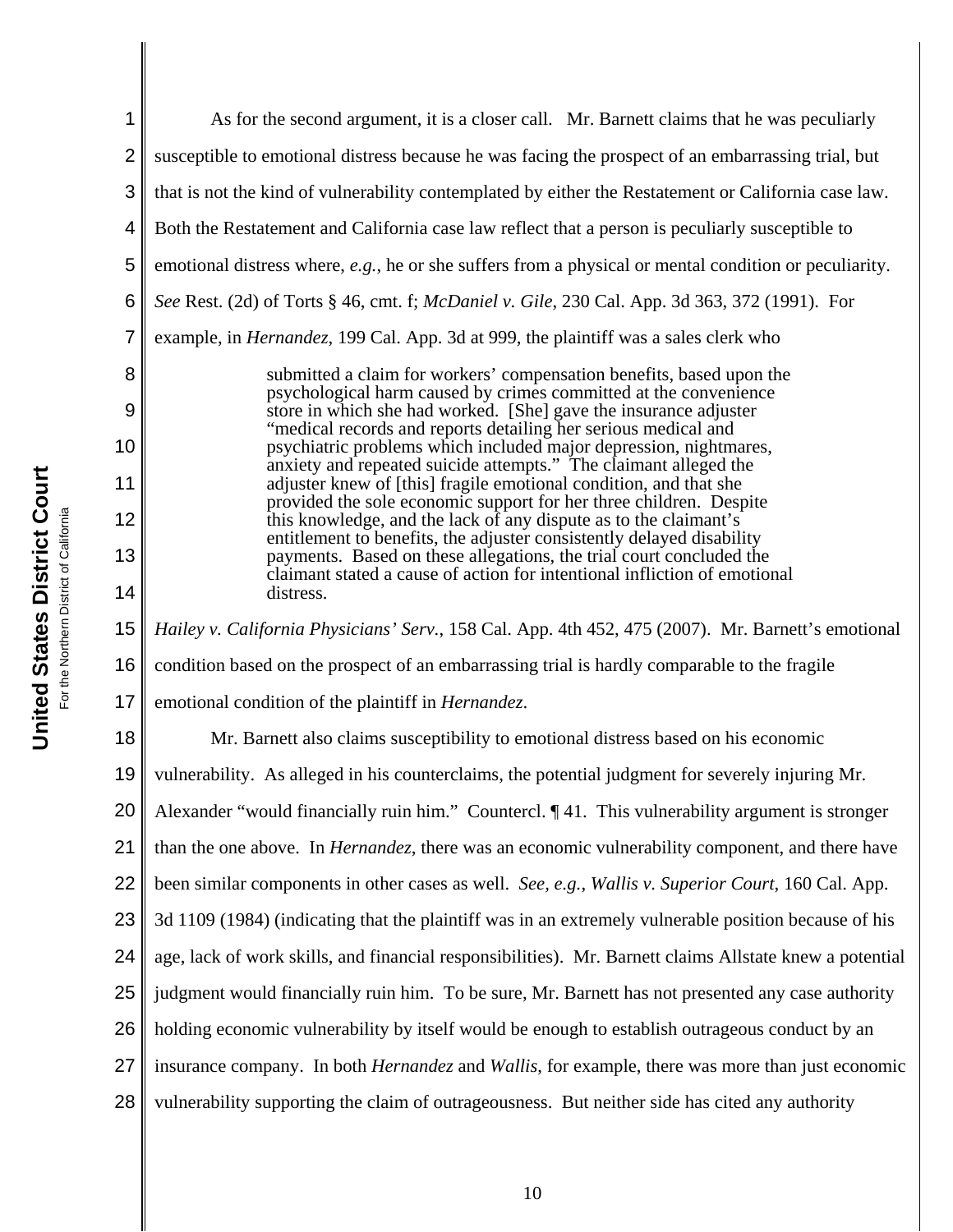| 1  | holding economic vulnerability can never establish outrageous conduct, or at least serve as a factor                                                  |  |
|----|-------------------------------------------------------------------------------------------------------------------------------------------------------|--|
| 2  | in the calculus, particularly in the context of the third argument discussed below.                                                                   |  |
| 3  | Mr. Barnett's third argument $-i.e.,$ that Allstate acted outrageously given its special                                                              |  |
| 4  | relationship with Mr. Barnett – is enough to support his claim for intentional infliction of emotional                                                |  |
| 5  | distress. Here, <i>Bogard v. Employers Casualty Co.</i> , 164 Cal. App. 3d 602 (1985), is instructive. In                                             |  |
| 6  | <i>Bogard</i> , the insurer advised its insureds that they were not represented by counsel hired by the                                               |  |
| 7  | insurer in the settlement aspect of the case and that they should retain their own counsel at their own                                               |  |
| 8  | cost. The court stated that this                                                                                                                      |  |
| 9  | was an abuse of a relation which gave [the insurer] power to damage<br>[its insureds'] interest. Such conduct, by virtue of the position of           |  |
| 10 | power [the insurer] enjoyed by controlling the litigation in the<br>underlying action, and in light of [the insurer's] duty to defend, was            |  |
| 11 | outrageous.                                                                                                                                           |  |
| 12 | By informing [the insureds] that counsel hired by [the insurer] to<br>defend [the insureds'] interests did not represent [them] in a significant      |  |
| 13 | aspect of the case, [the insurer] undermined the very security that the<br>insureds paid for when they took out an insurance policy calling for       |  |
| 14 | the insurer to defend them in a lawsuit relating to the subject matter of<br>the policy. While the insurer "is privileged, in pursuing its own        |  |
| 15 | economic interests, to assert in a permissible way its legal rights and to<br>communicate its position in good faith to its insured even though it is |  |
| 16 | substantially certain that in so doing emotional distress will be<br>caused," such a privilege does not insulate conduct which negates the            |  |
| 17 | insurer's duty to defend.                                                                                                                             |  |
| 18 | <i>Id.</i> at 616-17. If Allstate – as Mr. Barnett contends – delayed in defending the Alexander suit,                                                |  |
| 19 | delayed in settling the suit, and failed to pay <i>Cumis</i> counsel fees without good reason by putting its                                          |  |
| 20 | interests ahead of Mr. Barnett's interests, then Allstate severely compromised its duty to defend                                                     |  |
| 21 | without good faith. Again, although Allstate disputes these allegations, Mr. Barnett has adequately                                                   |  |
| 22 | stated a claim for intentional infliction of emotional distress.                                                                                      |  |
| 23 | <b>Negligent Misrepresentation</b><br>E.                                                                                                              |  |
| 24 | "The elements of negligent misrepresentation include: (1) misrepresentation of a past or                                                              |  |
| 25 | existing material fact, (2) without reasonable ground for believing it to be true, (3) with intent to                                                 |  |
| 26 | induce another's reliance on the misrepresentation, (4) ignorance of the truth and justifiable reliance                                               |  |
| 27 | on the misrepresentation by the party to whom it was directed, and (5) resulting damage." Glenn K.                                                    |  |
| 28 |                                                                                                                                                       |  |
|    |                                                                                                                                                       |  |

I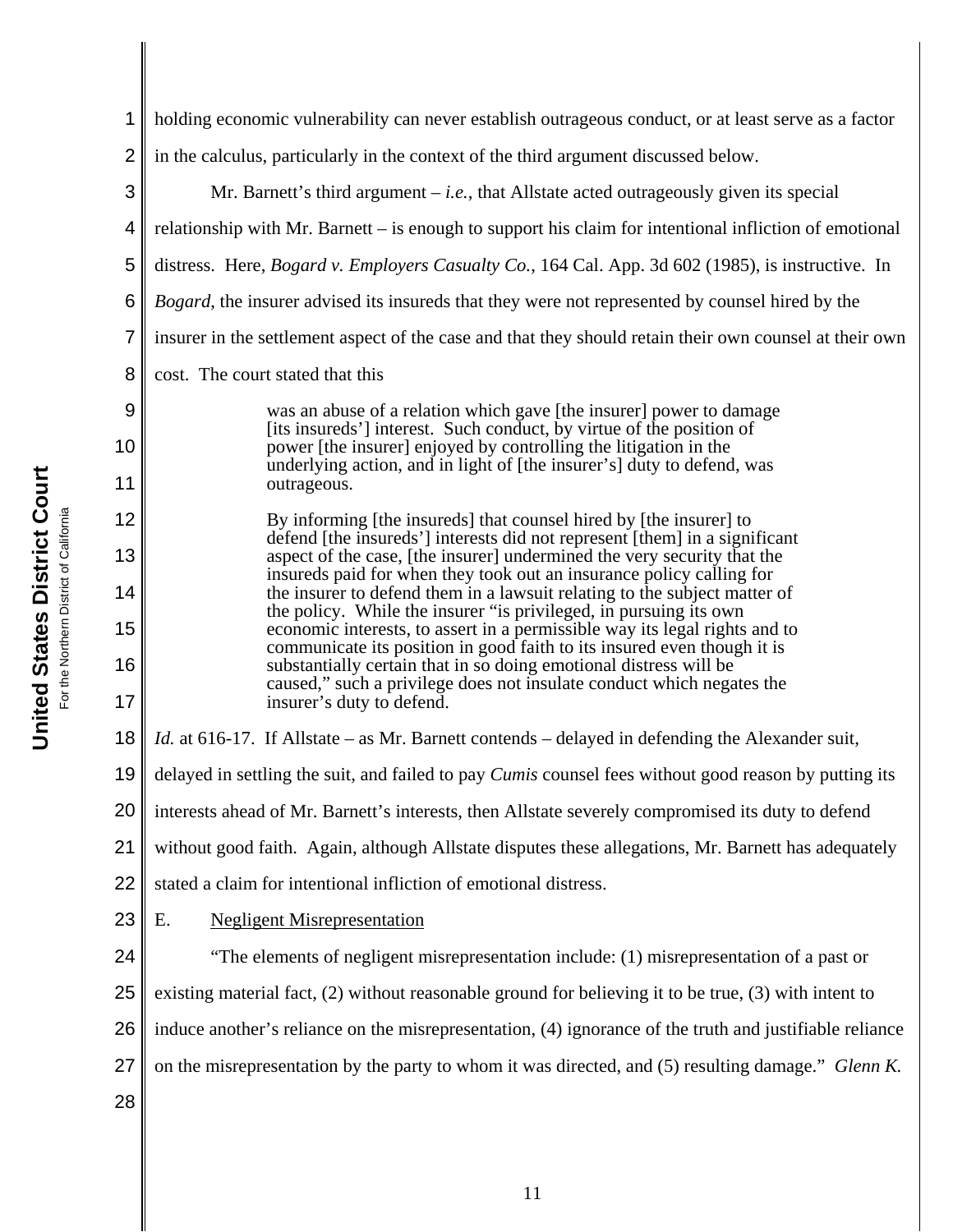1 2 *Jackson Inc. v. Roe*, 273 F.3d 1192, 1201 n.2 (9th Cir. 2001). In its motion to dismiss, Allstate argues that Mr. Barnett has failed to allege both reliance and damages.

3 4 5 6 7 In evaluating this argument, the Court takes note that, in his counterclaims, Mr. Barnett alleges that the misrepresentation occurred was when Allstate stated that it would provide a defense under reservation of rights. *See* Countercl. ¶ 51. However, in his opposition, Mr. Barnett has changed his tune and argues that the misrepresentation took place when Allstate advertised on its website that, in essence, it would provide insurance coverage for accidents. *See* Opp'n at 11.

8 9 10 11 12 13 14 15 16 17 18 19 20 21 Even if the Court were to take into account the new misrepresentation argument made in the opposition brief, Mr. Barnett's revised theory fails to state a claim for relief. First, Allstate's statements in its website are not really statements of a past or existing fact. Second, Mr. Barnett has made no assertion in his opposition that Allstate made the statement that it would provide insurance coverage for accidents without reasonable ground for believing it to be true. The counterclaim contains no specific facts making this claim plausible as required under *Twombly* and *Iqbal*. Finally, to the extent Mr. Barnett argues that Allstate made a misrepresentation because it never intended to provide coverage for the negligence of its insureds, *see* Opp'n at 11, Allstate correctly points out that there is a difference between negligence and an accident. *See American Int'l Bank v. Fidelity & Deposit Co.*,49 Cal. App. 4th 1558, 1573 (1996) (stating that "'[n]egligent' and 'accidental' are not synonymous"). Allstate never made a representation that it would provide coverage for negligence; rather, it only indicated that it would cover accidents (*i.e.*, "'accidentally causing injury'"). Countercl. at 2 (quoting Allstate's website). In view of the undisputed language of the policy, Mr.

Barnett's theory does not state a plausible claim of misrepresentation.

The Court therefore dismisses the claim for negligent misrepresentation.

22 23

F. Violation of § 17200 (Fraudulent Sales Practice)

24 25 26 27 28 Finally, Mr. Barnett has asserted a § 17200 counterclaim predicated on Allstate's allegedly false statements in its website that it would, in essence, provide insurance coverage for accidents. In its papers, Allstate contends that the claim should be dismissed because Mr. Barnett has no basis for seeking injunctive relief since he has an adequate remedy at law. *See Prudential Home Mortg. Co. v. Superior Court*, 66 Cal. App. 4th 1236, 1249 (1998) (holding that statutory relief under the UCL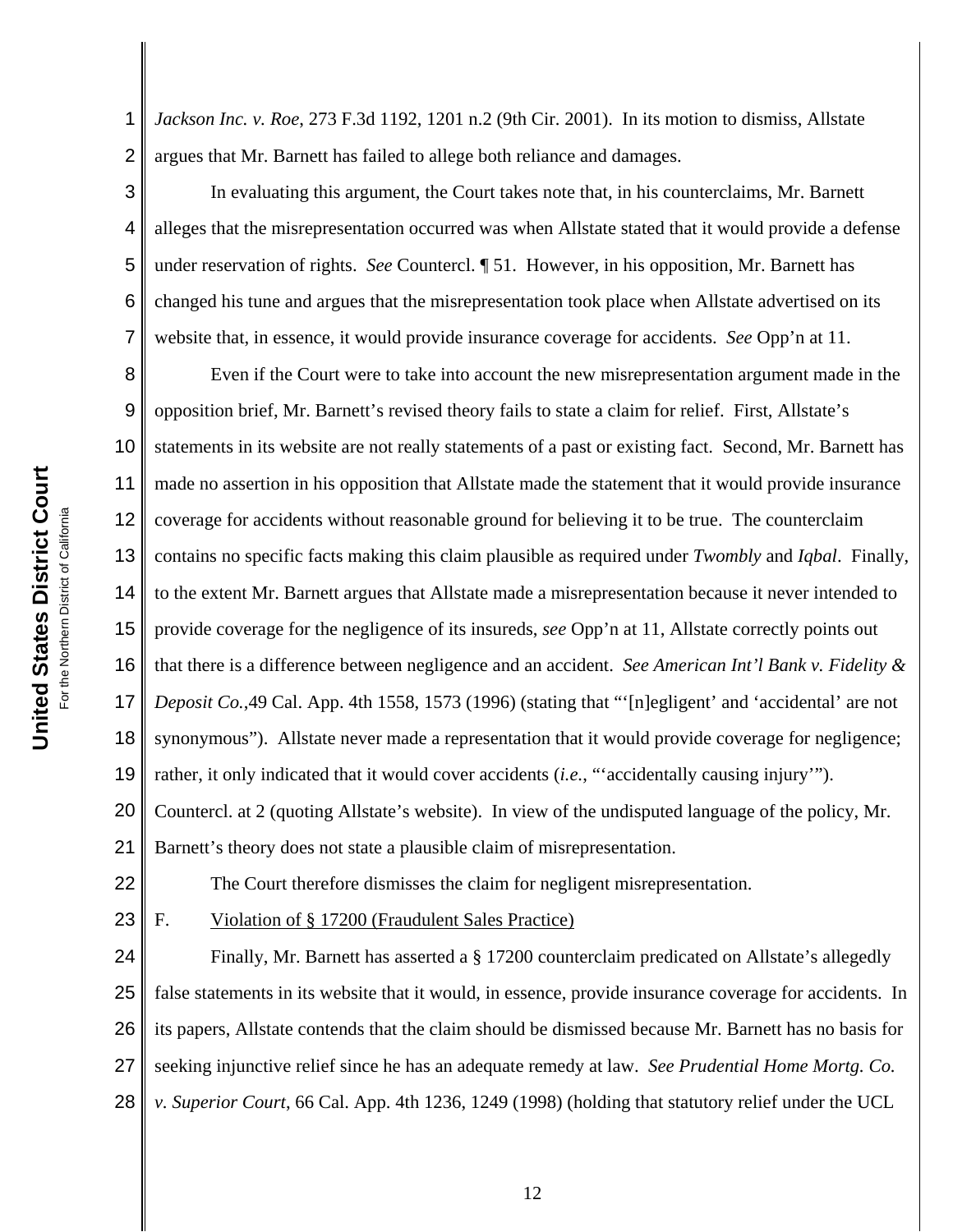1 2 3 4 5 6 "is subject to fundamental equitable principles, including inadequacy of the legal remedy"). In his opposition, Mr. Barnett fails to address this argument. Moreover, to the extent Mr. Barnett is seeking an injunction stopping Allstate "from contending that it's [sic] homeowners insurance policies do not provide coverage related to the negligence of it's [sic] insured's," Opp'n at 13, then – as Allstate argues – he has an adequate remedy at law, *i.e.*, he can sue for breach of contract and recover damages.

7 8 9 10 11 12 13 14 15 16 17 Mr. Barnett points out that he has also brought the § 17200 claim because he wants restitution – namely, return of the premiums he paid. The problem here is that Mr. Barnett's counterclaims as pled do not specifically identify this relief. While this problem could be overcome with an amendment, there are additional problems with the § 17200 claim that mandate dismissal. For example, similar to the claim for negligent misrepresentation, Mr. Barnett has not clearly alleged that Allstate made the statement that it would provide insurance coverage for accidents with knowledge of the falsity of the statement. *Cf. Lazar v. Superior Court*, 12 Cal. 4th 631, 638 (1996) (stating that one of the elements of the tort action of fraud is knowledge of falsity). To the extent Mr. Barnett argues that Allstate made a misrepresentation because it never intended to provide coverage for the negligence of its insureds, there is, as noted above, a difference between negligence and an accident, and his allegations are too conclusory to satisfy *Twombly* and *Iqbal*.

Accordingly, the Court dismisses the § 17200 claim.

## 19

18

## **II. CONCLUSION**

20 21 22 23 24 For the foregoing reasons, the Court grants in part and denies in part Allstate's motion to dismiss. The § 1983, declaratory relief, and Fair Claims Practice causes of action are dismissed with prejudice. The negligent misrepresentation and § 17200 causes of action are dismissed with leave to amend. Mr. Barnett may proceed with his claims for breach of contract, bad faith, and intentional infliction of emotional distress, consistent with this order.

25 ///

26 ///

- 27 ///
- 28 ///